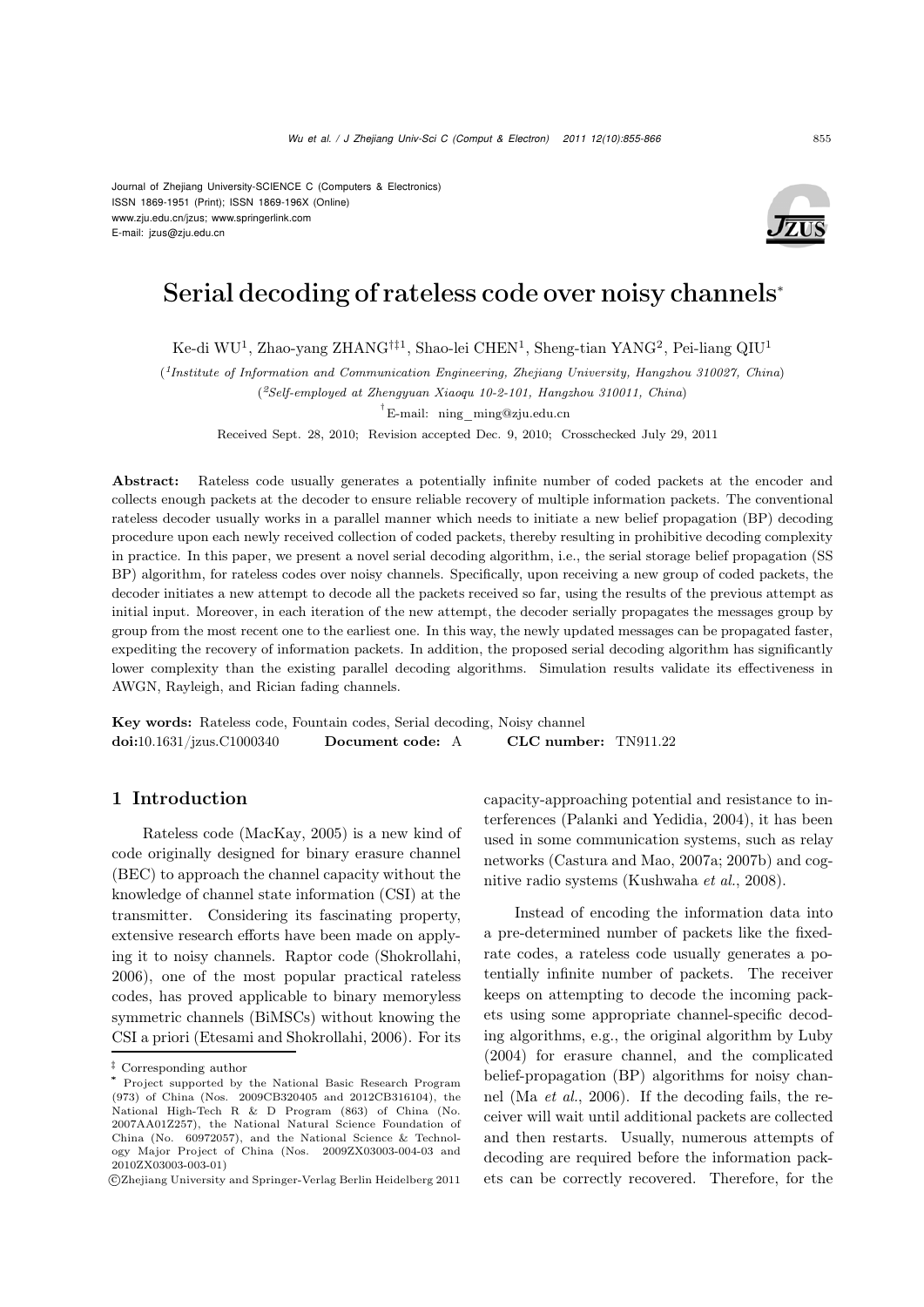decoding of rateless codes over noisy channels, apart from the complexity introduced by the conventional BP algorithm itself, the numerous attempts and ever-increasing decoding length make the decoding complexity grow even more rapidly, thus becoming a critical issue in rateless code realization.

Fortunately, there are two related features in the decoding of rateless codes, which are generally different from that of conventional fixed-rate codes, such as low-density parity-check (LDPC) code (Gallager, 1963), and which could be exploited in the design of new decoding algorithms. The first is that, as mentioned above, the decoding is continuously attempted and the results of the previous decoding attempt are potentially useful for the next attempt. The second feature concerns the generally indeterministic construction of the received coded packet in rateless codes. On the one hand, usually the degree and the constituents of each coded packet are known to the receiver only when it is received. On the other hand, the newly received packets will change the code-graph structure related to all the connected information packets. Both aspects indicate that the message-passing rule for the current decoding attempt between the new incoming packets and the packets received in previous attempts should be elaborately devised.

To exploit the first feature, Hu *et al.* (2006) proposed the so-called parallel storage (PS) BP algorithm, which uses the results of the previous decoding attempt to initialize the decoder in current attempt, thus significantly expediting the decoding process and reducing its complexity without loss of performance. However, the following messagepassing procedure remains the same as conventional BP, which does not take full consideration of the above features of rateless codes. Therefore, in this paper, we take both features into account and propose the so-called serial storage (SS) BP decoding algorithm for rateless codes.

In particular, the decoder collects packets in groups with the size tuned to the required rate granularity. Upon receiving a new group of coded packets, the decoder initiates a new attempt to decode all the packets received so far, using the results of the previous attempt as the initial input. Then the decoder starts to pass the latest received coded packets' messages to their relating information packets, and the updated messages are then serially propa-

gated group by group from the most recent one to the earliest one. In this way, the newly received and updated messages can be propagated faster, and the recovery of the information packets can be further expedited.

In particular, we employ the typical Raptor code for case study, since it behaves "universal-likely" to approach the channel capacity over both BEC and noisy channels and is widely adopted in practical systems, such as the Digital Video Broadcasting (DVB) standards (Cataldi *et al.*, 2009) and 3rd Generation Partnership Project (3GPP) standards (3GPP TS26.346:2007). The analysis and the simulation results show that our proposed algorithm is better than the existing algorithms in performance and complexity.

### 2 System model and code graph

### 2.1 System model

We consider a point-to-point communication system over noisy channels (Fig. 1).



Fig. 1 The system model using rateless codes over wireless fading channel. CRC: cyclic redundancy check; CRC*−*1: reverse CRC

The transmitter encodes  $k$  information packets into a potentially infinite stream of coded packets, and then transmits them until the receiver perfectly decodes the information packets. The receiver begins to decode at a high code rate. If the decoding attempt fails, the receiver starts the next attempt after receiving  $k'$  more packets. If the information packets are successfully decoded via n coded packets, we refer to  $R \cong k/n$  as the realized code rate. Once the receiver obtains the original information packets successfully, an 'ACK' is transmitted to inform the transmitter to start the transmission of the next information packets. We name the value  $R_{\rm as} = k'/k$ the 'adjustment step', which indicates the step size of code rate.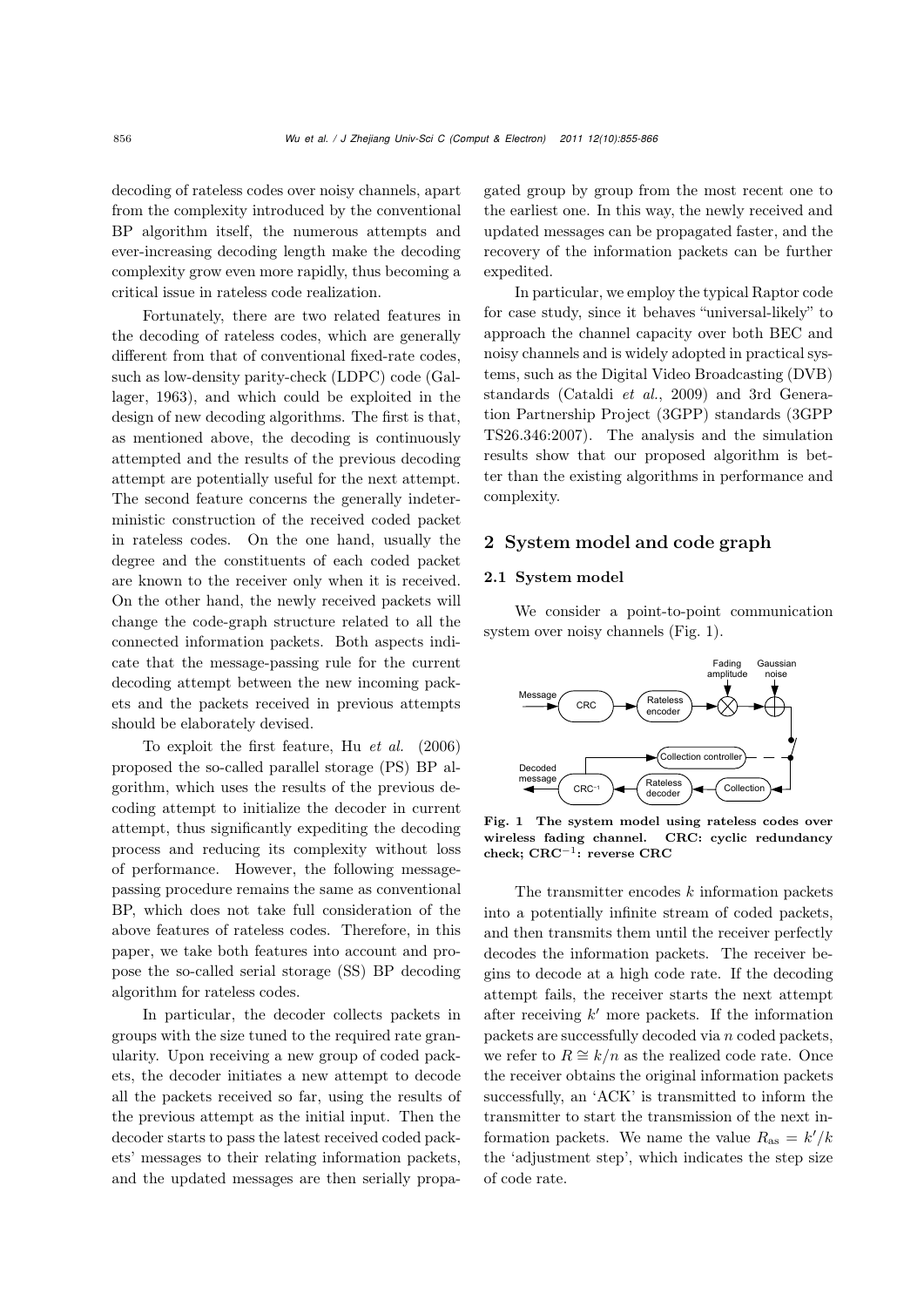The channel model is given by

$$
y_i = h_i \cdot x_i + z_i,\tag{1}
$$

where  $x_i$ ,  $y_i$ , and  $z_i$  stand for the transmitted symbol, the received symbol, and the additive white Gaussian noise, respectively,  $h_i$  stands for the channel gain, and  $i$  indicates the time. The CSI is known at the receiver, but unknown at the transmitter. It has been shown that the realized rates of rateless codes on the Gaussian channel with a relatively wide range of signal-to-noise ratio (SNR) are close to the Gaussian channel capacity and that the distribution of h plays little role in the performance (Castura and Mao, 2006). Thus, the channel model reduces to the AWGN channel parameterized by the SNR. Thus, we focus our studies on the AWGN channel.

In a real system, the cyclic redundancy check (CRC) code is used to ensure the correctness of the information packets out of the rateless decoder. Without loss of generality, we assume that a packet contains only one bit, and thus we replace 'input packet' and 'coded packet' with 'input bit' and 'coded bit', respectively.

### 2.2 Tanner graph of rateless codes

As mentioned in Section 2.1, the designs of Luby transform (LT) codes and Raptor codes are both graph-based. In this study, we do not focus on the encoding process of rateless codes. For more details of the structure and encoding process, please refer to Luby (2004) and Shokrollahi (2006). We use the Tanner graph (Loeliger, 2004), the method usually used in graph-based coding theory, to illustrate their structures and the encoding procedures. The Tanner graph is a bipartite graph composed of two kinds of nodes, variable nodes represented by circles and check nodes represented by squares. The variable node (V-node) denotes an equal operation and the check node (C-node) denotes an exclusive-or operation.

The *L*-value or log-likelihood ratio (LLR) of a binary random variable  $x \in \{0, 1\}$  is defined by

$$
L(x) = \log\{\Pr(x=0) / \Pr(x=1)\}.
$$
 (2)

Assume that there are two input LLRs, denoted by  $L(x)$  and  $L(y)$ , which are independent of each other. Then, the output LLR of V-node can be calculated by

$$
L(z) = L(x) + L(y),\tag{3}
$$

and the output LLR of C-node can be calculated by

$$
\tanh(L(z)/2) = \tanh(L(x)/2) \cdot \tanh(L(y)/2), \quad (4)
$$

where tanh denotes the hyperbolic tangent function.

Fig. 2 shows the Tanner graph of Raptor codes. It contains two parts: LDPC and LT code (LTC). When the receiver collects more coded packets according to the adjustment step, the LTC part correspondingly increases while the LDPC part remains the same. Therefore, different from the fixed-rate codes, the Tanner graph of rateless codes grows incrementally with time as new check nodes become available. Based on the Tanner graph, the BP decoding algorithm can be used to iteratively recover the input information packets.



Fig. 2 The Tanner graph of Raptor codes. LDPC: low-density parity-check code; LTC: Luby transform code. C-node: check node; V-node: variable node

In this study, we regard the two parts as a whole. No matter which part the C-nodes belong to, all the C-nodes participate in the iterations of decoding. The V-nodes that belong to both of the LDPC part and LTC part also participate in the iterations of decoding. Other V-nodes, which belong only to the LTC part, do not participate in the iterations and they provide only the initial messages to the corresponding check nodes. Let matrix *A* denote the connection between the V-nodes and the C-nodes that belong to the LDPC part. Apparently, *A* is the parity check matrix of the LDPC part. Let matrix *B* denote the connection between the V-nodes and the C-nodes that participate in the iterations of decoding. According to the adjustment step, we divide the C-nodes and V-nodes that belong only to the LTC part into several groups, and propose the serial decoding algorithm. In the following section, we will show the decoding algorithm in detail.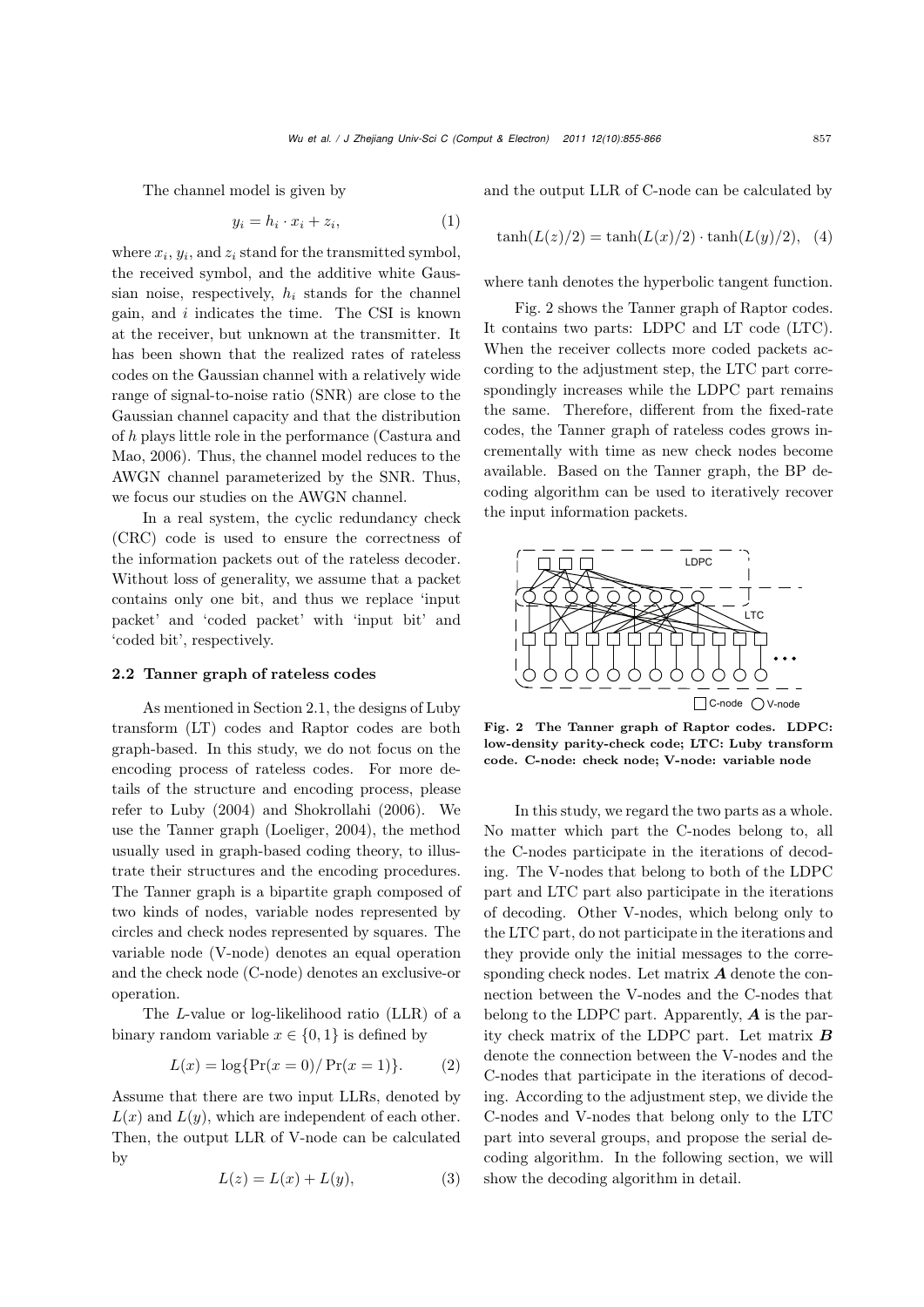## 3 Decoding algorithms over noisy channels

Some symbols are defined before the description.  $b_{mn} = 1$  denotes that there is an edge between the check node m and the variable node n;  $b_{mn} = 0$ denotes that there is no edge between the two nodes,  $b_{mn} \in \mathbf{B}$ . The set  $N(m) = \{n : b_{mn} = 1\}$  denotes the variable nodes that are connecting to the mth check node and the set  $M(n) = \{m : b_{mn} = 1\}$ denotes the check nodes that are connecting to the nth variable node. Let  $\varepsilon_{mn}^{(i)}$  denote the LLR message from check node  $m$  to variable node  $n$  in the *i*th iteration, and  $g_{nm}^{(i)}$  the LLR message from variable node *n* to check node *m* in the *i*th iteration.  $g_n^{(i)}$ denotes the sum of the input messages of variable node  $n$  in the *i*<sup>th</sup> iteration.

Let  $\bar{s} = (s_0, s_1, ..., s_{K-1})$  denote the K information packets,  $\bar{\mathbf{w}} = (w_0, w_1, ..., w_{N-1})$  the N coded packets encoded by a high rate LDPC code, and  $\bar{\mathbf{e}} = (e_0, e_1, \ldots, e_i, \ldots)$  the endless coded packets encoded by the LTC encoder.  $s_i, w_i, e_i \in \{0, 1\}.$ By binary phase shift keying (BPSK) modulation, the transmitted packets are denoted by  $\bar{x}$ , where  $x_i = 1 - 2e_i$ . The noise  $\bar{z}$  is a Gaussian random variable with mean zero and variance  $\sigma^2$ . Therefore, the received packets can be denoted by  $\bar{y} = \bar{x} + \bar{z}$ , where  $\bar{y} = (y_0, y_1, ..., y_i, ...)$ .

The receiver tries to decode the information packets at a relatively high rate which is called the 'starting code rate'. When the decoding fails, the receiver would collect additional packets and try to decode the information packets again. Setting the starting code rate as  $R_0$ , the adjustment step as  $R_{as}$ , and the maximum number of iterations as  $I_{\text{max}}$ , the different decoding algorithms are listed as follows.

### 3.1 Standard parallel BP decoding algorithm

This algorithm (Loeliger, 2004) has been widely adopted in both LDPC codes and rateless codes. Here, we list it in detail as it is the basis of the following algorithms. We will show only the difference when we depict other algorithms.

1. Beginning: Keep on receiving packets until the received code rate is smaller than  $R_0$ .

2. Initialization: The input message from the channel to the mth variable node of the LTC part is  $F_m = 4y_m/\sigma^2$ , where  $m = 0, 1, \dots$  All the other LLR messages are set to be zero.

3. Updating the check nodes: For check node  $m, 0 \leq m \leq M-1$ , where M is the sum of the check nodes of LTC and LDPC parts, the updating rule in the ith iteration is

$$
\varepsilon_{mn}^{(i)} = \operatorname{sign}(F_m) \prod_{\substack{n' \in N(m), n' \neq n}} \alpha_{n'm}^{(i-1)}
$$

$$
\cdot \psi^{-1}(\psi(|F_m|) + \sum_{\substack{n' \in N(m), n' \neq n}} \psi(\beta_{n'm}^{(i-1)})),
$$
(5)

where  $\alpha_{nm}^{(i-1)} = \text{sign}(g_{nm}^{(i-1)}), \ \beta_{nm}^{(i-1)} = |g_{nm}^{(i-1)}|, \ n \in$  $N(m)$  and

$$
\psi(x) = -\log \tanh(x/2), \text{ sign}(x) = \begin{cases} 1, & x \ge 0, \\ -1, & x < 0. \end{cases}
$$

4. Updating the variable nodes: For variable node  $n, 0 \leq n \leq N-1$ , the updating rule in the *i*th iteration is

$$
g_{nm}^{(i)} = \sum_{m' \in M(n), m' \neq m} \varepsilon_{m'n}^{(i)},\tag{6}
$$

$$
g_n^{(i)} = \sum_{m \in M(n)} \varepsilon_{mn}^{(i)},\tag{7}
$$

where  $m \in M(n)$ .

5. Hard decision:

$$
\hat{w}_n^{(i)} = \begin{cases} 0, & g_n^{(i)} \ge 0, \\ 1, & g_n^{(i)} < 0. \end{cases}
$$

If the parity check equation  $\mathbf{A}\hat{\mathbf{w}}^{(i)} = \mathbf{0}$  is not satisfied, where  $\boldsymbol{A}$  is the parity check matrix of the outer LDPC code,  $i = i + 1$ : if i is smaller than  $I_{\text{max}}$ , go to step 3; otherwise, go to step 6.

6. The condition of ending iteration: By decoding a very simple LDPC code, the decoded packets can be obtained from the vector  $\hat{w}^{(i)}$ . The output in iteration i is denoted by  $\hat{\mathbf{s}}^{(i)}$ . If  $\hat{\mathbf{s}}^{(i)} = \bar{\mathbf{s}}$ , which means the initial information packets are successfully decoded, go to step 7. Otherwise,  $i = i + 1$ . If  $i \leq I_{\text{max}}$ , go to step 3. When the iteration index  $i>I_{\text{max}}$ , the decoding process at the current code rate will be ended.

In practice, whether the decoded information packets are correct or not can be determined by CRC. In our simulation, we ignore this and just compare  $\bar{s}^{(i)}$  with  $\hat{s}$  directly for simplicity.

7. The condition of ending transmission: If the information packets are successfully decoded, end the whole decoding process and inform the transmitter that the transmission is success. Otherwise, receive  $K \cdot R_{\text{as}}$  more coded packets to achieve the next lower code rate and go to step 2.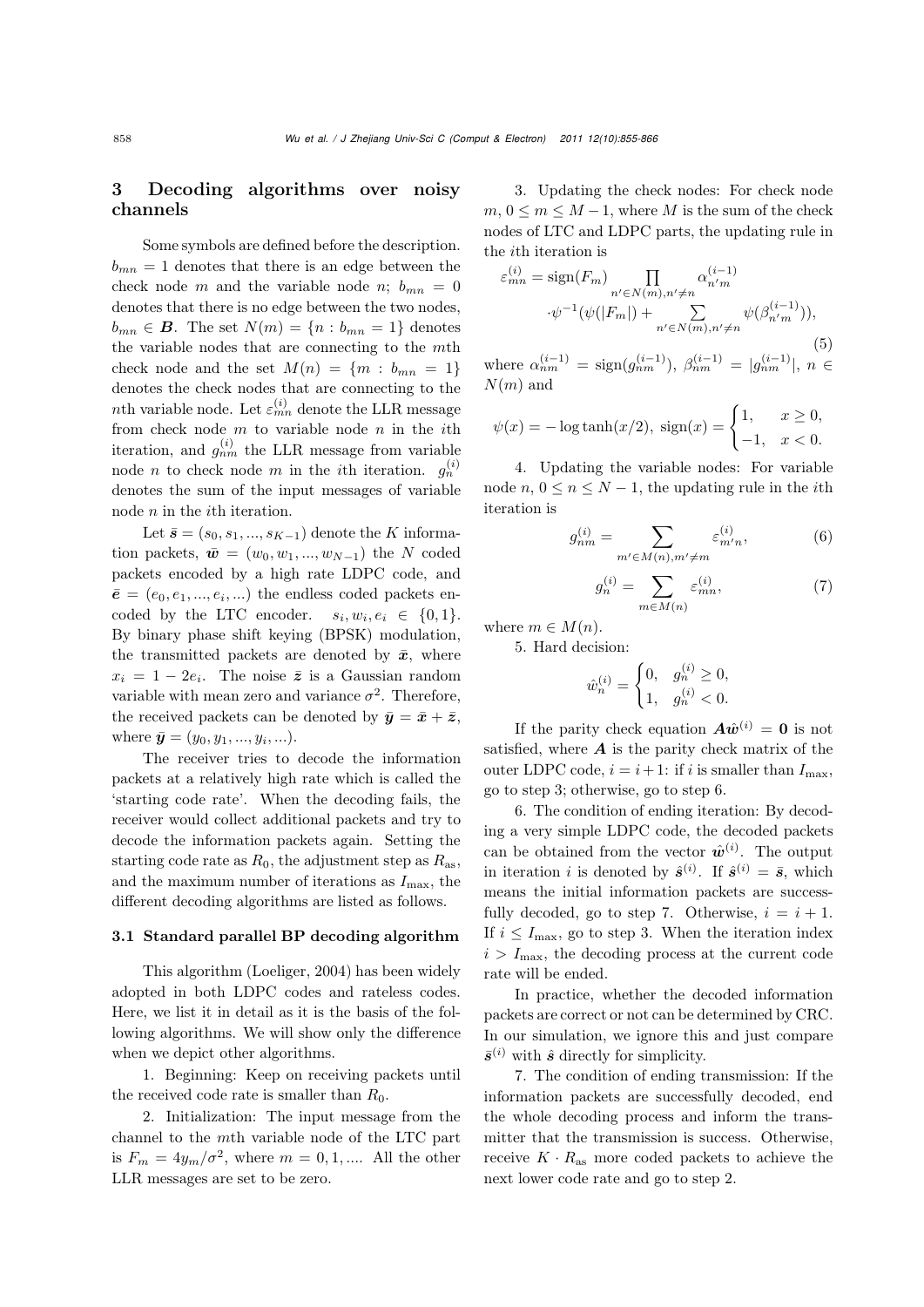### 3.2 Parallel storage BP decoding algorithm

The parallel storage (PS) BP decoding algorithm was proposed by Hu *et al.* (2006). The only difference between this algorithm and the standard parallel BP algorithm is the initialization step. After receiving some more coded packets, the Tanner graph extends only to a larger one, and the original part does not change. Thus, the result of the last decoding attempt still contains useful information. Instead of setting all LLR messages to zero, the initialization step is:

Initialization: The input message from the channel to the mth check node of the LTC part is  $F_m = 4y_m/\sigma^2$ . All the other LLR messages from the last decoding attempt keep unchanged.

The other steps are the same as those of the standard BP algorithm. Therefore, the computation complexity remains the same in one iteration.

### 3.3 Serial storage BP decoding algorithm

Noticing another feature of the rateless decoder that the receiver serially receives the coded packets, we propose to use a serial decoding algorithm to decode the information packets and improve the convergence speed. We divide the received coded packets into several groups according to the adjustment step  $R_{\rm as}$ , which means each group contains  $K \cdot R_{\rm as}$ nodes. To facilitate the expression, let  $N_T = K \cdot R_{\rm as}.$ Denoting the number of divided groups by  $T$ , the number of received coded packets by  $T \cdot N_T$ , the way of dividing the packets is described as follows. The firstly received  $N_T$  packets are put into group 0, the next received  $N_T$  packets into group 1, and so on. The T groups are numbered consecutively from 0 to  $T-1$ . Therefore, the latest  $N_T$  received packets are put into group  $T-1$ .

When the receiver has received enough coded packets and the received code rate has reached  $R_0$ , the first attempt of decoding begins. At this time,  $T = 1/(R_0 \cdot R_{\rm as})$ . If this decoding attempt fails, the decoder will collect  $N_T$  more packets to start a new decoding attempt, and the number of groups is increased by one. All the LLR messages of the last decoding attempt, including the V-nodes' input messages from C-nodes, the V-nodes' output messages to C-nodes, and the sums of the input messages of V-nodes, are stored as the initial values in the new decoding attempt.

Each decoding attempt contains several decoding iterations. The maximum number of iterations is limited by  $I_{\text{max}}$ . In each decoding iteration, the LLR messages are updated serially group by group. At first, the messages related with group  $T - 1$ , including the V-nodes' output messages to C-nodes and the V-nodes' input messages from C-nodes, are updated by using the stored messages from the previous decoding attempt and the LLR messages from the channel. Then, the messages related with group  $T-2$  are updated, and so on. After the updating of messages related with group 0, the messages of the LDPC part are updated. Then, update all the sums of the variable nodes' input messages. At this time, the decoder performs the step of hard decision, and all the remaining steps, which are the same as in the PS BP algorithm.

To better describe the updating order in each iteration when performing the SS BP algorithm, we draw Fig. 3 to show the process of message passing. Take group  $t$  as an example. When updating the messages related with group  $t$  (Fig. 3a), all the input messages to C-nodes from the relating V-nodes are first updated. All the output messages to the relating V-nodes are updated (Fig. 3b). Then the messages related with group  $t - 1$  are updated (Figs. 3c and 3d). Note that the sets of relating V-nodes of different groups are different, and that the messages to be updated of different groups are also different. No message passing along the edge between a V-node and a C-node is updated twice in one iteration. After the updating of group 0 (Fig. 3e), the messages from the V-nodes to the C-nodes of the LDPC part are updated. Then the messages from the C-nodes of the LDPC part to the V-nodes are updated (Fig. 3f). The decoder can then calculate the sums of the variable nodes' input messages, which is the end of the process of message passing during one iteration.

As mentioned above, the difference between SS BP and PS BP algorithms lies in the process of decoding iteration, including the step of updating the input messages from V-nodes to C-nodes of the LTC part and the step of updating the V-nodes. We list the SS BP in detail as follows:

1. Beginning: Set  $T = (R_0 \cdot R_{as})^{-1} - 1$ . Keep on receiving packets until the received code rate is smaller than  $R_0$ .

2. Initialization: Set  $T = T + 1$ . Number the T groups consecutively. The input message from the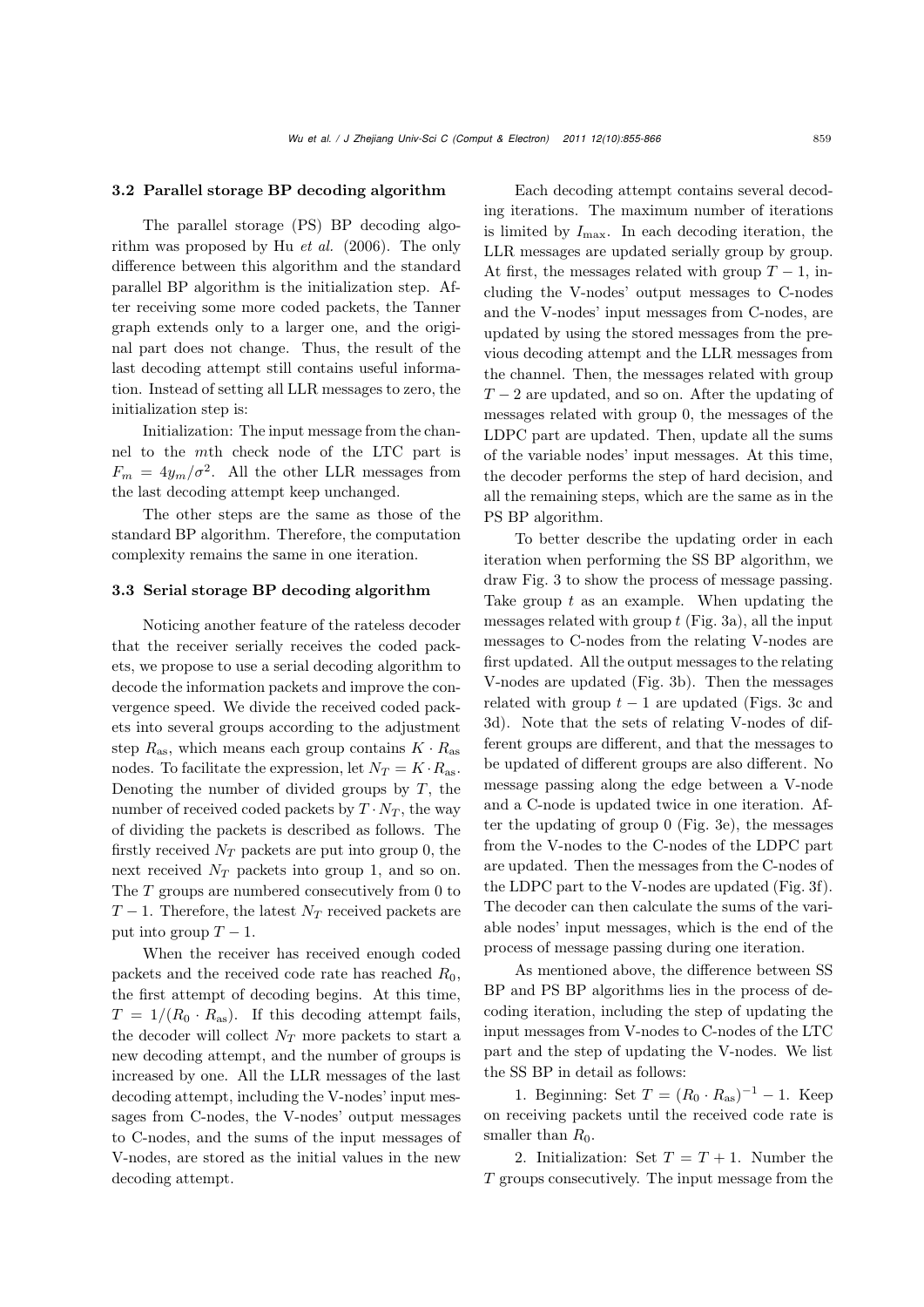

Fig. 3 The graphs of message passing when performing the serial storage belief propagation (SS BP) algorithm. (a) For group *t*, all input messages to C-nodes from the relating V-nodes are updated; (b) For group *t*, all output messages to the relating V-nodes are updated; (c) For group *t*−1, all input messages to C-nodes from the relating V-nodes are updated; (d) For group *t*−1, all output messages to the relating V-nodes are updated; (e) After group 0 is updated, the messages from the V-nodes to the C-nodes of the LDPC part are updated; (f ) The messages from the C-nodes of the LDPC part to V-nodes are updated. The colored circles with crosshatch denote the relating V-nodes and the bold lines with arrows denote the messages to be updated. C-node: check node; V-node: variable node

channel to the mth check node of the LTC part is  $F_m = 4y_m/\sigma^2$ . All the other LLR messages from the last decoding attempt keep unchanged.

3. Updating the messages of the LTC part:

For  $(t = T - 1; t \geq 0; t - -)$ , where t indexes the groups

For  $(m = tN_T; m < (t+1)N_T; m++)$ 

{For every  $n \in N(m)$ , update the input messages from V-nodes to C-nodes in group  $t$  according to Eq. (8):

$$
g_{nm}^{(i)} = \sum_{\substack{m' \in M(n), m' \neq m \\ m' \leq tN_T}} \varepsilon_{m'n}^{(i-1)} + \sum_{\substack{m' \in M(n) \\ m' > tN_T}} \varepsilon_{m'n}^{(i)}; \quad (8)
$$

update the output messages of C-node m according to Eq.  $(5)$ ; }

4. Updating the messages of the LDPC part:

Update the input messages from V-nodes to Cnodes of the LDPC part according to Eq. (6);

Update the output messages from C-nodes of the LDPC part to V-nodes according to Eq. (5).

5. Updating the sum of the input messages of V-nodes according to Eq. (7).

From the step of 'hard decision', the remaining steps are the same as in the PS BP algorithm. The following section will show the effectiveness of serial decoding compared with parallel decoding.

# 4 Effectiveness of serial decoding and complexity analysis

### 4.1 Effectiveness of serial decoding

In this subsection, we show the reason why serial decoding is more efficient than parallel decoding. We use Gaussian approximation density evolution (DE) theory (Chung *et al.*, 2001; Richardson and Urbanke,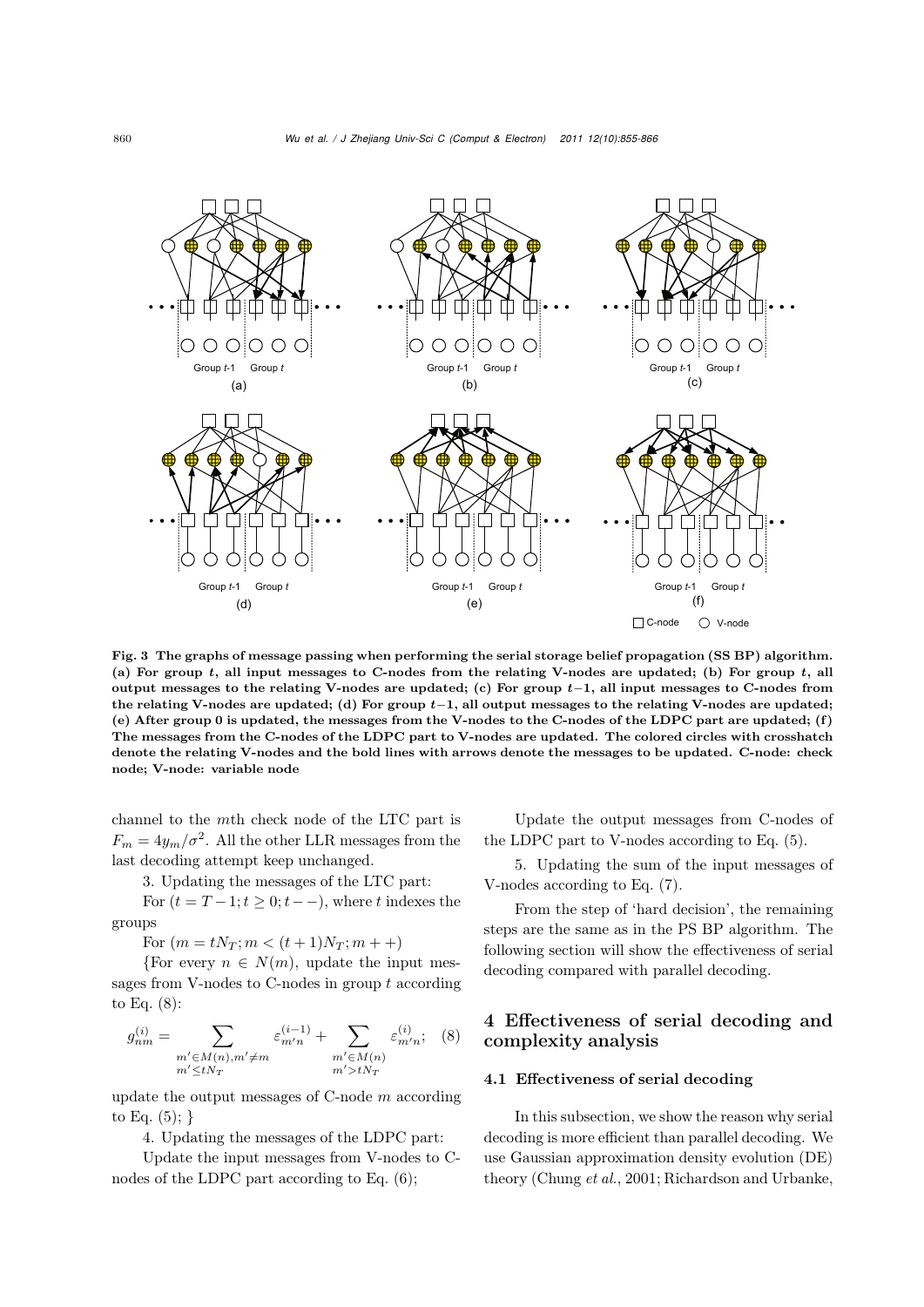2001; Richardson *et al.*, 2001) to analyze the rate of convergence during the iterations, and show the superiority of serial decoding.

According to Gaussian approximation theory, every LLR message passing along the edge between a V-node and a C-node can be regarded as a Gaussian distributed variable whose variance is twice as large as its mean. Therefore, we need only to study the evolution of the mean during the iterations. According to the theory of DE, the error probability of decoding is no concern of the transmitted codes when the symmetric condition is satisfied. Therefore, assuming that we transmit an 'all one' code word, the decoding has no error if the mean of the message passing from the C-node to the V-node tends to infinity as the number of iterations tends to infinity. The rate of convergence of the mean denotes the effectiveness of decoding.

Here we concentrate on the analysis of decoding of the LTC part of Raptor codes, because serial decoding and parallel decoding perform the same when decoding the LDPC part. The LTC part can be described by its output degree distribution of the check nodes. The degree of a check node is defined as the number of edges connecting with the variable nodes. Let  $\Omega_1, \Omega_2, ..., \Omega_{d_{\text{max}}}$  be the distribution of degrees  $1, 2, ..., d_{\text{max}}$  so that  $\Omega_d$  denotes the probability of choosing the value  $d$  under this distribution. The polynomial  $\Omega(x) = \sum_{d_c=1}^{d_{\text{max}}} \Omega_{d_c} \cdot x^{d_c}$ , which is associated with the corresponding edge degree distribution  $\omega(x) = \sum_{d_c=1}^{d_{\text{max}}}\omega_i \cdot x^{d_c-1} = \Omega'(x)/\Omega'(1)$ , denotes the structure of the coded check nodes.  $\Omega'(x)$  denotes the derivative operation on function  $\Omega(x)$ . The input variable nodes are chosen uniformly at random, so that their node degree distribution is binomial and can be approximated by a Poisson distribution with parameter  $\alpha$ . Both the node and edge degree distributions of the input variable nodes can be expressed by the polynomial  $I(x)=e^{\alpha(x-1)}$ . Both distributions are of mean  $\alpha$ .

First, we analyze the parallel decoding algorithm. As mentioned in Section 3, assuming all the input messages of V-node  $\varepsilon_{mn}^{(i)}$  are independent, the rule of updating the output message of the V-node in the parallel decoding algorithm is

$$
g_{nm}^{(i)} = \sum_{\substack{m' \in M(n), \\ m' \neq m}} \varepsilon_{m'n}^{(i)}.
$$
 (9)

Let  $m_c^{(i)}$  denote the mean value of the LLR message

from the C-node to the V-node in the ith iteration,  $m_{\mathbf{v}}^{(i)}$  the mean value of the LLR message from the V-node to the C-node. From the Gaussian approximation theory,  $\varepsilon_{mn}$  obeys the Gaussian distribution  $N(m_c, 2m_c)$ , and  $g_{nm}$  obeys the Gaussian distribution  $N(m_v, 2m_v)$ . The rate of convergence of  $m_c^{(i)}$ denotes the effectiveness of decoding. From Eq. (9), the rule of density evolution on the V-node with degree  $d_v$  is

$$
m_{v,d_v}^{(i)} = (d_v - 1)m_c^{(i)},\tag{10}
$$

where  $d_v = |M(n)|$ . Because the edge degree distribution of the variable nodes can be expressed by the polynomial  $I(x)=e^{\alpha(x-1)}$  and the mean of the degree is  $\alpha$ , the rule of the density evolution on the V-node of the LTC part is

$$
m_{\mathbf{v}}^{(i)} = (\alpha - 1)m_{\mathbf{c}}^{(i)}.
$$
 (11)

Also, denote the degree number of the check node by  $d_c$ ,  $d_c = |N(m)|$ . Assuming the input messages  $g_{nm}^{(i-1)}$  are independent, from Eq. (5), the rule of updating the output message of the C-node can be rewritten as

$$
\tanh\left(\frac{\varepsilon_{mn}^{(i)}}{2}\right) = \tanh\left(\frac{F_n}{2}\right) \prod_{\substack{n' \in N(m), \\ n' \neq n}} \tanh\left(\frac{g_{n'm}^{(i-1)}}{2}\right) \tag{12}
$$

Therefore,

$$
E\left(\tanh\left(\frac{\varepsilon_{mn}^{(i)}}{2}\right)\right) = E\left(\tanh\left(\frac{F_n}{2}\right)\right)
$$

$$
\cdot \prod_{i=1}^{d_c-1} E\left(\tanh\left(\frac{g_{nm}^{(i-1)}}{2}\right)\right).
$$
(13)

By the theory of Gaussian approximation,

$$
E\left(\tanh\left(\frac{g_{nm}^{(i-1)}}{2}\right)\right) = \frac{1}{\sqrt{4\pi m_{\mathbf{v}}^{(i-1)}}}
$$

$$
\int_{R} \tanh(u/2) \exp\left(-\frac{(u - m_{\mathbf{v}}^{(i-1)})^2}{4m_{\mathbf{v}}^{(i-1)}}\right) du. (14)
$$

Define  $\phi(x)$  as

$$
\phi(x) = \begin{cases} 1 - \frac{1}{\sqrt{4\pi x}} \int_{R} \tanh(u/2) e^{-\frac{(u-x)^2}{4x}} du, & x > 0, \\ 1, & x = 0, \end{cases}
$$

where  $\phi(0) = 1$ ,  $\phi(\infty) = 0$ , and function  $\phi(x)$  is continuous, convex, and monotonically decreasing.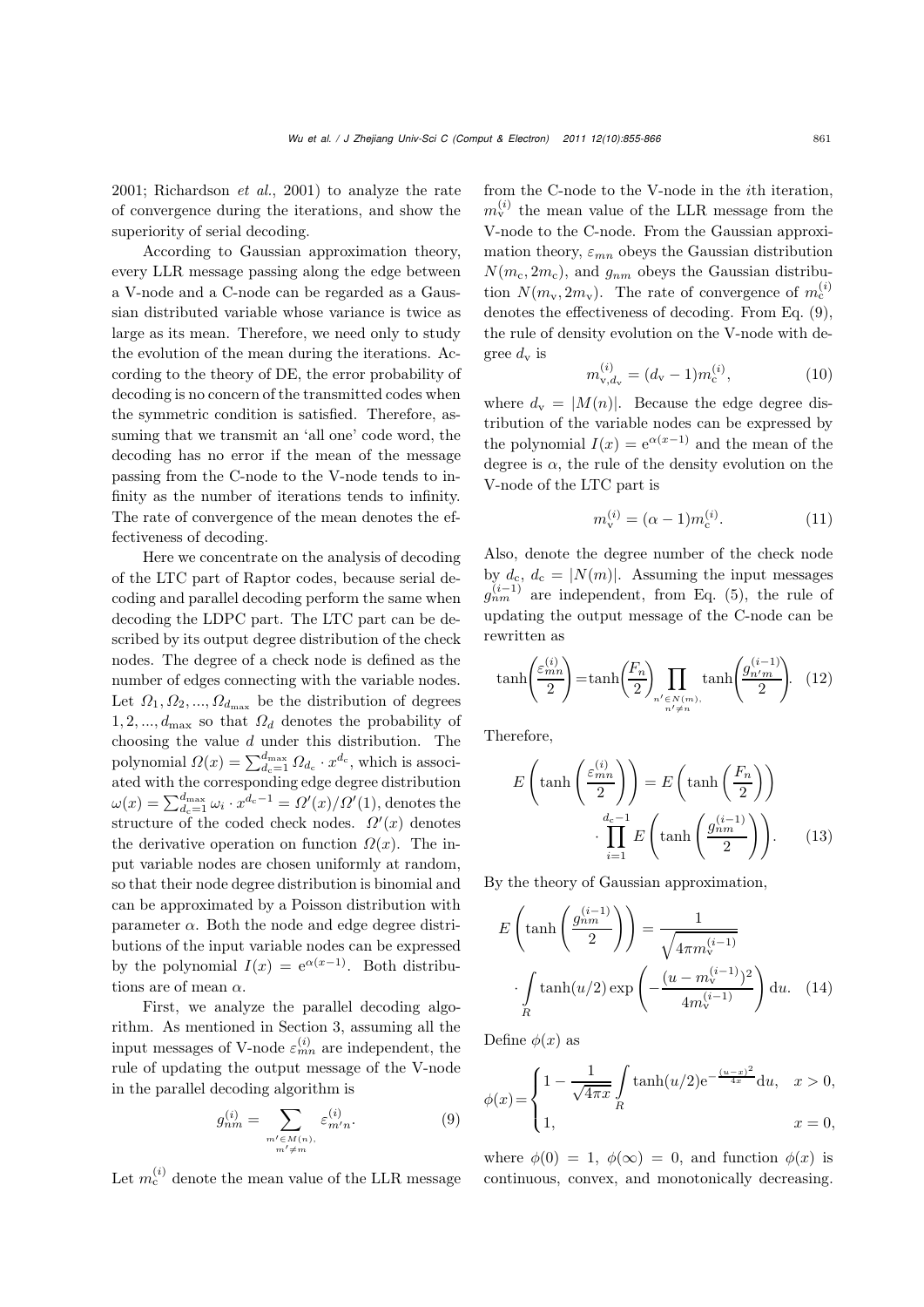$\eta$ 

Therefore, Eq. (14) can be rewritten as

$$
m_c^{(i)} = \phi^{-1} \left\{ 1 - [1 - \phi(m_0)][1 - \phi(m_v^{(i-1)})]^{d_c - 1} \right\}, \tag{15}
$$

where  $m_0$  denotes the mean value of the initial message  $F_n$ . Eq. (15) is the rule of density evolution on the C-node with degree  $d_c$ . At the beginning of the iteration,  $i = 1, m_v^{(0)} = 0$  and  $m_c^{(1)} = 0$  when  $d_c \ge 2$ . Only if  $d_c = 1$ , can the decoding iteration get start and  $m_c^{(1)} = m_0$ . Therefore, the check nodes with degree one are used to initialize the process of decoding. Denoting the check nodes' edge degree distribution of the LTC part by  $\omega(x) = \sum_{d_c=1}^{d_{\text{max}}} \omega_{d_c} \cdot x^{d_c-1}$ , the rule of density evolution on the C-node of the LTC part is

$$
m_c^{(i)} = \sum_{d_c=1}^{d_{\text{max}}} \omega_{d_c} \varphi^{-1} \{ 1 - [1 - \varphi(m_0)][1 - \varphi(m_v^{(i-1)})]^{d_c - 1} \}.
$$
\n(16)

Then, associating with Eq. (11), we obtain the whole Gaussian approximation DE of the LTC part when performing parallel decoding:

$$
m_c^{(i)} = \sum_{d_c=1}^{d_{\text{max}}} \omega_{d_c} \varphi^{-1} \{ 1 - [1 - \varphi(m_0)]
$$

$$
\cdot [1 - \varphi((\alpha - 1)m_c^{(i-1)})]^{d_c - 1} \}. \tag{17}
$$

Second, we analyze the serial decoding algorithm. When dividing the check nodes of the LTC part into T groups, each group contains  $N_T$  check nodes. The variable t indexes the groups,  $0 \le t \le$  $T-1$ . For  $tN_T \leq m \leq (t+1)N_T-1$ , to every  $n \in N(m)$ , the rule of updating the output message of the V-node when performing the serial decoding algorithm is

$$
g_{nm}^{(i)} = \sum_{\substack{m' \in M(n), m' \neq m \\ m' \leq tN_T}} \varepsilon_{m'n}^{(i-1)} + \sum_{\substack{m' \in M(n) \\ m' > tN_T}} \varepsilon_{m'n}^{(i)}.
$$
 (18)

Therefore, the rule of density evolution on the variable node is

$$
m_{v,t}^{(i)} = \sum_{\substack{m' \in M(n), m' \neq m \\ m' \leq tN_T}} m_c^{(i-1)} + \sum_{\substack{m' \in M(n) \\ m' > tN_T}} m_c^{(i)}
$$

$$
= \frac{t+1}{T} (\alpha - 1) m_c^{(i-1)} + \frac{T-1-t}{T} (\alpha - 1) m_c^{(i)}, \tag{19}
$$

$$
m_{\mathbf{v}}^{(i)} = \frac{1}{T} \sum_{t=0}^{T-1} m_{\mathbf{v},t}^{(i)}.
$$
 (20)

Because the rule of updating the check node is the same as that in parallel decoding, we obtain the whole Gaussian approximation DE of the LTC part when performing the serial decoding algorithm:

$$
h_{c,t}^{(i)} = \sum_{d_c=1}^{d_{\text{max}}} \omega_{d_c} \cdot \phi^{-1} \{ 1 - [1 - \phi(m_0)]
$$
  
 
$$
\cdot [1 - \phi(\frac{t+1}{T}(\alpha - 1)m_{c,t+1}^{(i-1)}) + \frac{T-1-t}{T}(\alpha - 1)m_{c,t+1}^{(i)})]^{d_c-1} \}, \quad (21)
$$

$$
m_{\rm c}^{(i)} = \frac{1}{T} \sum_{t=0}^{T-1} m_{\rm c,t}^{(i)}.
$$
 (22)

Define function  $f(s)$  as follows:

$$
f(s) = \sum_{d_c=1}^{d_{\text{max}}} \omega_{d_c} \cdot \phi^{-1} \left\{ 1 - [1 - \phi(m_0)][1 - \phi(s)]^{d_c - 1} \right\}.
$$
\n(23)

When transmitting an 'all one' code word,  $m_0$  is greater than zero,  $1 - \phi(m_0) > 0$ . Because function  $\phi(x)$  is continuous and monotonically decreasing, function  $f(s)$  is continuous and monotonically increasing. Obviously,  $m_{c,T-1}^{(i)} < m_{c,T-2}^{(i)} < \cdots$  $m_{c,1}^{(i)} < m_{c,0}^{(i)}$ . Compared with Eqs. (17), (21), and  $(22)$ , the  $m_c^{(i)}$  of parallel decoding equals only the  $m_{c,T-1}^{(i)}$  of serial decoding. Therefore, the value of  $m_{\rm c}^{(i)}$  when performing serial decoding is greater than the value when performing parallel decoding. This means  $m_c^{(i)}$  increases and tends to infinity faster when performing serial decoding. This is the reason why serial decoding is more efficient than parallel decoding.

We also verify the DE analysis results of the Raptor code for serial decoding and parallel decoding by simulation. Fig. 4 shows the improvement of the serial decoding algorithm compared with the parallel decoding algorithm. Here, the inner LT code is generated using the distribution

$$
\mu(x) = 0.007969x + 0.493570x^{2} + 0.166220x^{3}
$$
  
+ 0.072646x<sup>4</sup> + 0.082558x<sup>5</sup> + 0.056058x<sup>8</sup>  
+ 0.037229x<sup>9</sup> + 0.055590x<sup>19</sup> + 0.025023x<sup>65</sup>  
+ 0.003135x<sup>66</sup>, (24)

which has been widely used (Palanki and Yedidia, 2004; Shokrollahi, 2006). The rate of the outer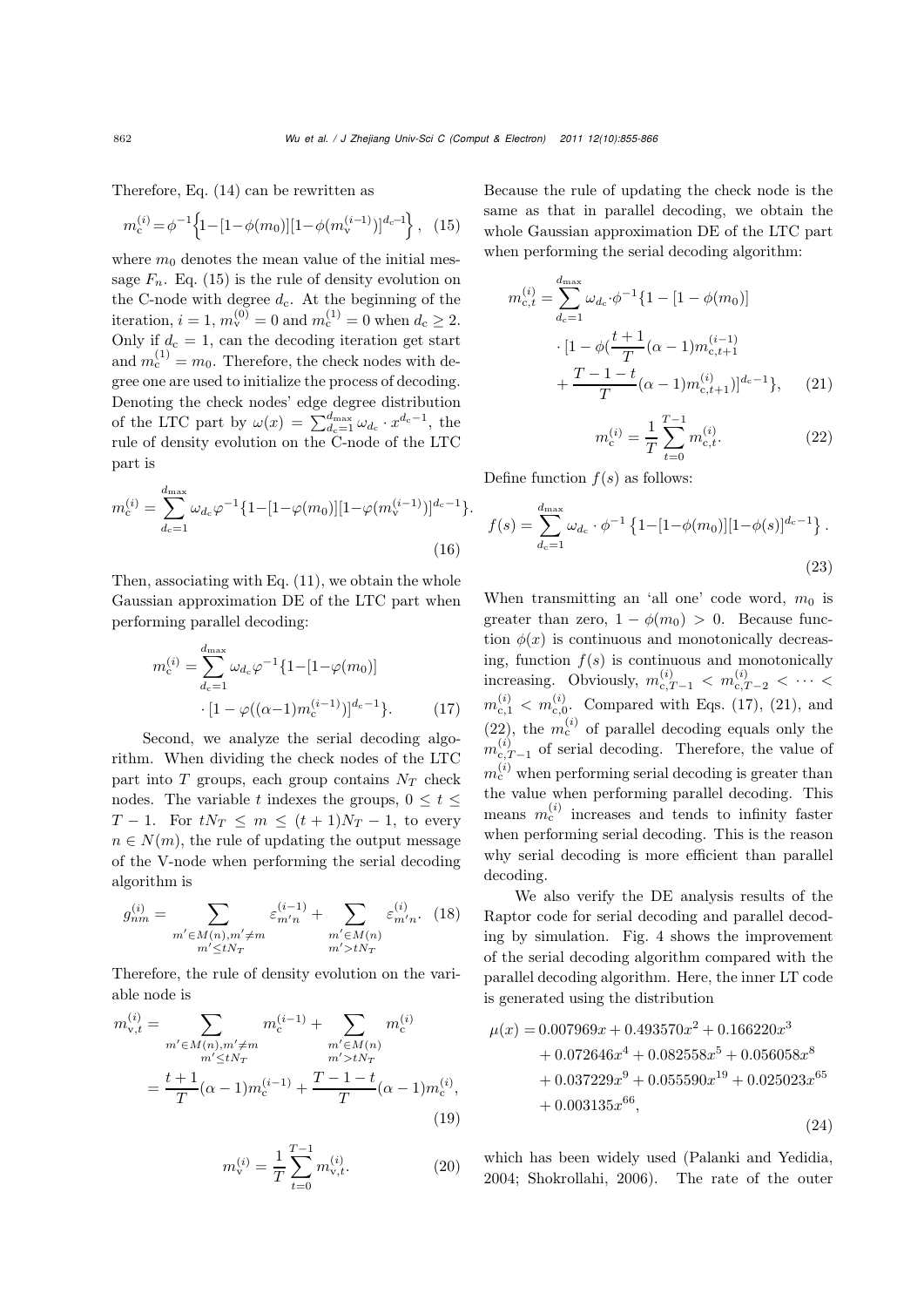LDPC codes is 0.95. The SNR of the binary input (BI) AWGN channel is −2.83 dB. The mean of the output LLR message of the V-node varies as the number of iterations increases. According to the mean, we can calculate the error probability of decoding. Obviously, according to the result, the serial decoding algorithm needs fewer iterations than the parallel decoding algorithm when the error probability tends to zero. Also, we notice that the Raptor code can be successfully decoded at rates of both  $2.3^{-1}$  and  $2.4^{-1}$ , but the numbers of iterations needed are different.



Fig. 4 The relationship between the number of iterations and the error probability of the serial decoding algorithm and the parallel decoding algorithm

At last, note that the DE method is based on the code length of infinity and the cycle-free Tanner graph. It is not possible to realize the conditions in real systems. In practical systems, the decoder may need more iterations to recover the information packets, or need more received packets to achieve successful decoding, which means the realized code rate needs to be slower.

### 4.2 Complexity comparison

In this subsection, we compare the complexity of the PS BP algorithm and the SS BP algorithm. The complexities of updating both the C-node and the Vnode should be studied. Specifically, the complexity of updating the C-node is more important. From the description of the decoding algorithms in Section 3, the rules of updating the check nodes are the same when performing PS BP and SS BP algorithms, and all the output messages of C-nodes are updated once in each iteration. Therefore, in terms of updating the check nodes in one iteration, the complexities of the two algorithms are the same.

According to the updating rule of the V-node, we notice that the main operation is adding the LLR messages from the corresponding C-nodes. We define the addition as ' $+\varepsilon$ ' operation. Set the degree of a variable node as  $d_v$ . When performing the PS BP algorithm, according to Eq. (6), it takes  $(d_v - 1)$  $'+\varepsilon'$  operations to update one output LLR message of the V-node. When performing the SS BP algorithm, according to Eq. (8), it also takes  $(d_v-1)$  '+ $\varepsilon$ ' operations to update one output LLR message of the V-node in the step of 'updating the input messages of the C-node in group  $t'$ , and only the messages along the edges connecting to the C-nodes in group  $t$  are updated. When the group index t varies from  $T-1$ to 0 in each iteration, each LLR message from the V-node to the C-node is updated only once. Therefore, the complexities of updating the LLR message from the V-node to the C-node are the same when performing the two algorithms. As the rules of updating the sum of the input messages of V-nodes are the same, the complexities of updating the variable nodes in each iteration are also the same.

As the other steps act the same, the complexities of the two algorithms are the same. Therefore, the number of decoding iterations decides the whole complexity of the decoding algorithm. The smaller the number of iterations, the better the complexity performance.

Of course, in practice, by utilizing the sum value of all the input LLR messages of the V-node, the updating of the V-node can be implemented in a simple way. When performing the PS BP algorithm, the sum value of all the input LLR messages of the V-node can be calculated by

$$
Q_n^{(i)} = \sum_{\substack{m' \in M(n), \\ |M(n)| = d_{\mathbf{v}}}} \varepsilon_{m'n}^{(i)}.
$$
 (25)

Subtracting the corresponding input LLR message, each output LLR message to the C-node can be obtained by

$$
g_{nm}^{(i)} = Q_n^{(i)} - \varepsilon_{mn}^{(i)}.\tag{26}
$$

We name it ' $-\varepsilon$ ' operation. Therefore, by utilizing the sum value  $Q_n^{(i)}$ , the PS BP algorithm needs only to do  $d_v$  '+ε' operations and  $d_v$  '−ε' operations in one iteration when updating the V-nodes.

When performing the SS BP algorithm, we can also update the output messages of V-nodes by using the sum value. Assume that the degree of the Vnode is  $d_v$ ,  $d_v = |M(n)|$ , and that the  $d_v$  C-nodes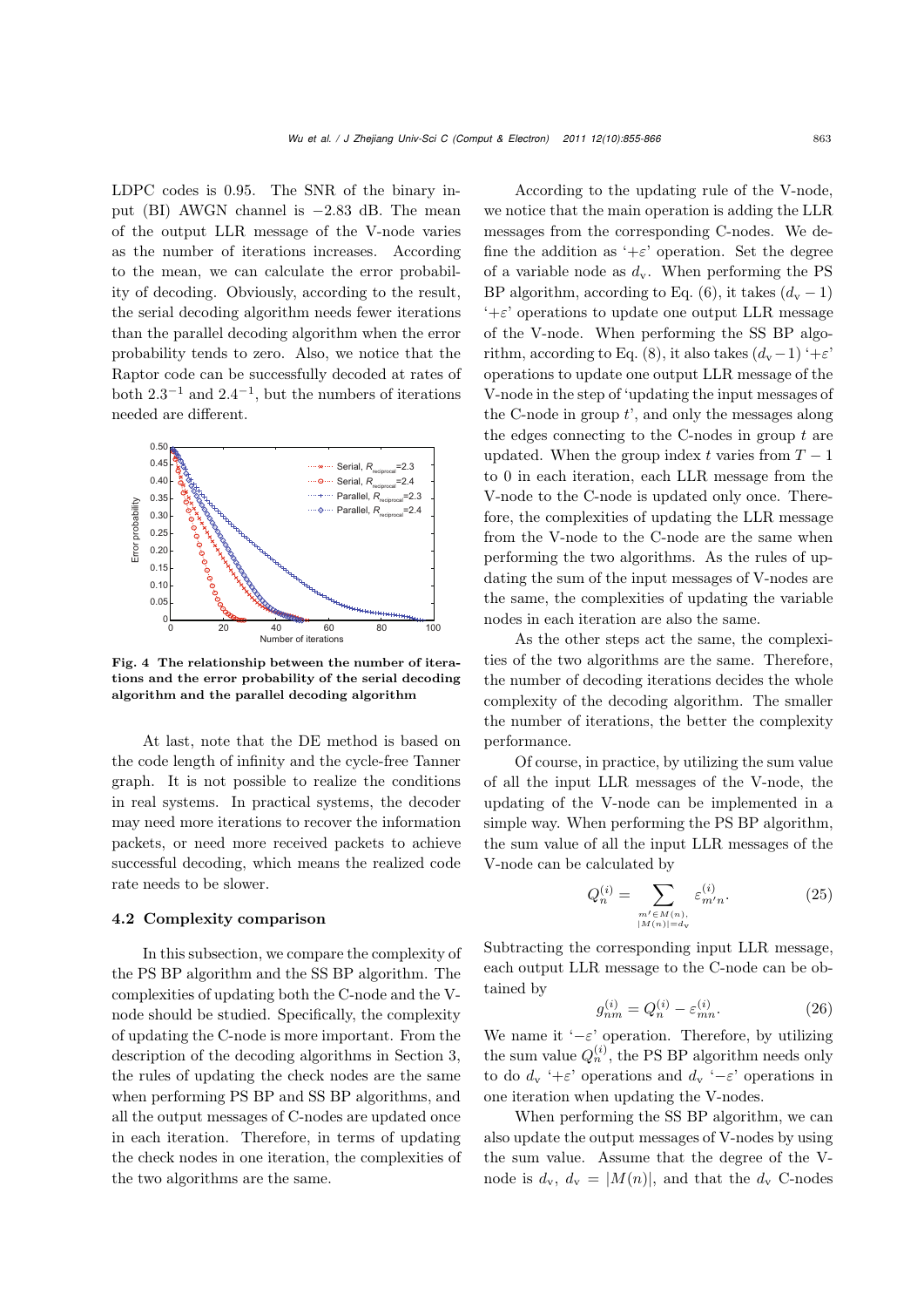connecting to the V-node belong to different groups. The sum value of all the input LLR messages of the V-node can be calculated by

$$
Q_n^{(i)} = \sum_{\substack{m' \in M(n) \\ m' \le tN_T}} \varepsilon_{m'n}^{(i-1)} + \sum_{\substack{m' \in M(n) \\ m' > tN_T}} \varepsilon_{m'n}^{(i)}.
$$
 (27)

From Eq. (27) and Eq. (8), the message from V-node n to C-node m in group  $t$  can be calculated by

$$
g_{nm}^{(i)} = Q_n^{(i)} - \varepsilon_{mn}^{(i-1)}.
$$
 (28)

Obviously, only one ' $-\varepsilon$ ' operation is needed to update one message from the V-node to the C-node. As the degree of the V-node is  $d_v$ ,  $d_v$  '−ε' operations are needed to update all the input messages to C-nodes.

Moreover, according to Eq. (27), we notice that  $Q_n^{(i)}$  will be updated when t varies. Therefore, the operations of updating the sum value  $Q_n^{(i)}$  should be done. The updating of  $Q_n^{(i)}$  is caused by the updating of the message from the C-node to the V-node, which is denoted by  $\varepsilon_{mn}^{(i)}$ . Thus, the updating rule is

$$
Q_{n(\text{new})}^{(i)} = Q_{n(\text{old})}^{(i)} - \varepsilon_{mn}^{(i-1)} + \varepsilon_{mn}^{(i)},\qquad(29)
$$

where  $Q_{n(\text{new})}^{(i)}$  denotes the newly updated value of  $Q_n^{(i)}$  and  $Q_{n(\text{old})}^{(i)}$  denotes the original value of  $Q_n^{(i)}$ . From Eq. (28), we notice that the ' $-\varepsilon$ ' operation has been done when updating the input message to Cnodes. Therefore, only one  $'+\varepsilon'$  operation is needed to obtain the newly updated value of  $Q_n^{(i)}$ . As the degree of the V-node is  $d_v$ ,  $Q_n^{(i)}$  will be updated  $d_v$ times in one iteration. Therefore,  $d_v$  '+ $\varepsilon$ ' operations are needed when updating the sum value  $Q_n^{(i)}$  in one iteration.

In summary, by using the sum value, the SS BP algorithm needs to do  $d_v$  '+ε' operations and  $d_v$ '−ε' operations in one iteration when updating the V-node, which is the same as in the PS BP algorithm. Therefore, the number of decoding iterations also decides the whole complexity of the decoding algorithm. Obviously, serial decoding is better, as seen from the above analysis.

### 5 Simulation results

We use the Monte Carlo simulation method to show the performance of our proposed serial storage decoding algorithm. We do the simulations over different kinds of noisy channels including the AWGN channel, Rayleigh fading channel, and Rice fading channel.

### 5.1 Performances over the AWGN channel

As an example, we study the scenario when the SNR of the BIAWGN channel is −2.83 dB, which means the channel's capacity is 0.5. The Raptor code has 9500 information bits and uses an outer LDPC code of rate 0.95 to obtain 10 000 coded bits. Here we use the progressive edge growth (PEG) algorithm (Hu and Eleftheriou, 2005) to generate the LDPC part to maximize the girth length. These bits are then encoded by an inner LT code encoder whose degree distribution is as given in Eq. (24).

Fig. 5 shows the decoding performances of the three algorithms we have mentioned in Section 3. The adjustment step is 0.1. We limit the maximum number of decoding iterations to observe the bit error rates (BERs) at different code rates. At code rate  $2.1^{-1}$ , all of the BERs are higher than  $10^{-2}$  and the receivers need to receive some more coded packets. At code rate  $2.3^{-1}$ , the BER is lower than  $10^{-4}$  when performing SS BP with 40 iterations, SS BP with 20 iterations, PS BP with 40 iterations, and standard parallel BP with 150 iterations. But the BER is much higher than  $10^{-3}$  when performing PS BP with 20 iterations and standard parallel BP with both 20 and 40 iterations.



Fig. 5 Bit error rates for different decoding algorithms with different limits of iteration numbers over the AWGN channel

The performances of SS BP with both 20 and 40 iterations, PS BP with 40 iterations, and standard parallel BP with 150 iterations are nearly the same. All of them successfully decode the information bits at rate  $2.4^{-1}$ . Obviously, the SS BP algorithm performs best according to a smaller number of iterations and lower BER. As analyzed in the above section, the differences of complexities among these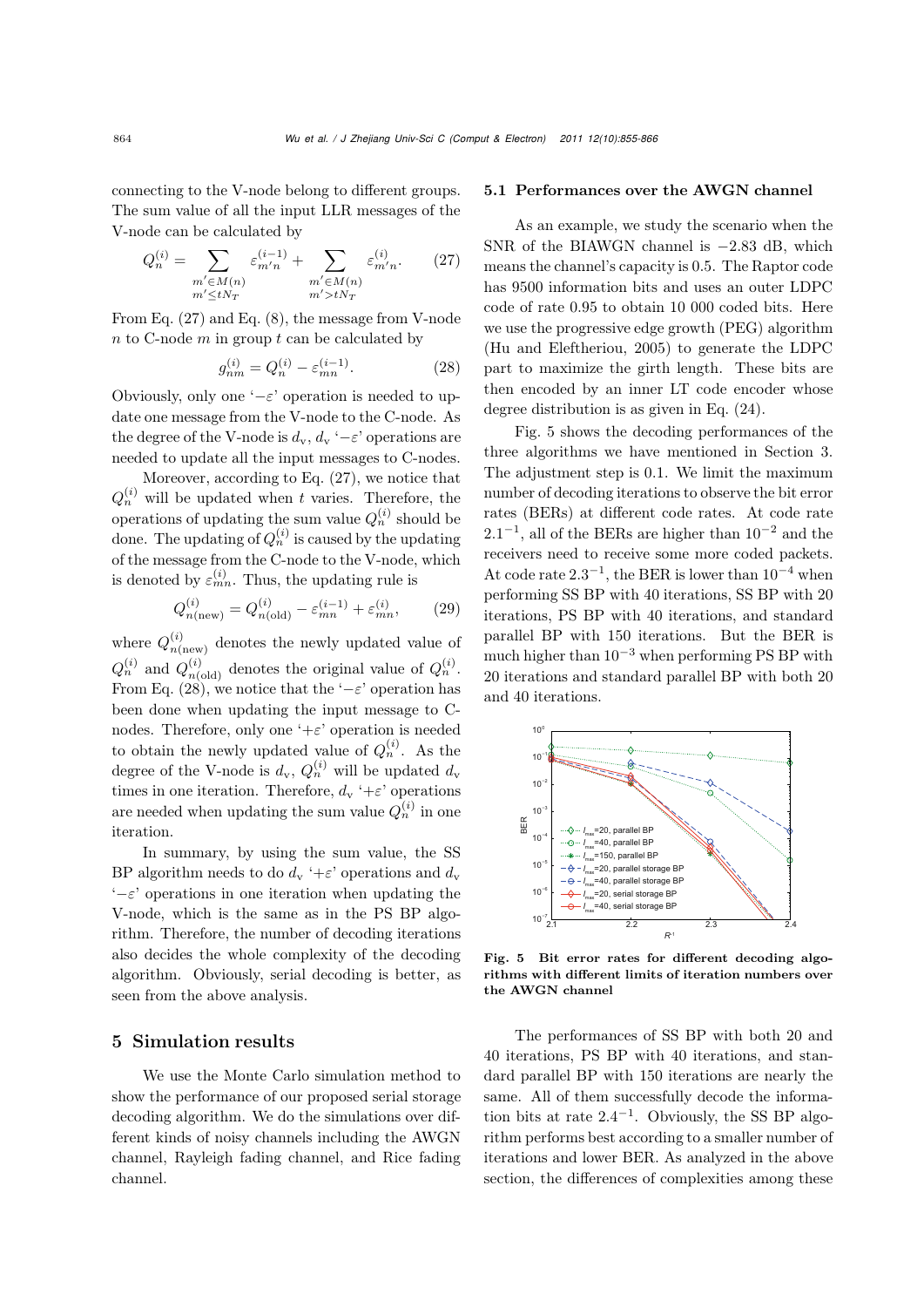algorithms depend on their numbers of iterations. Therefore, the complexity of the SS BP algorithm is also the smallest when achieving the same BER performance.

We further investigate the contrast between SS BP and PS BP algorithms. We set the decoder to start decoding at rate  $2.3^{-1}$ , and store the messages passing along the edges at different numbers of iterations. Then, the stored messages are used to help the decoding at rate  $2.4^{-1}$ . Fig. 6 shows the different average numbers of iterations between SS BP and PS BP that are needed to reduce the BER to below 10−<sup>7</sup>. Obviously, SS BP decoding needs fewer iterations than PS BP decoding.



Fig. 6 The average iteration numbers for two decoding algorithms with different storage limits. The *x* axis denotes the number of iterations at rate 2.3*−*1, and the *y* axis denotes the average number of iterations needed to descend the BER to below 10*−*7. Iteration 0 means there is no storage at rate 2.3*−*<sup>1</sup>

### 5.2 Performances over other noisy channels

In this subsection, we do simulations over the Rayleigh fading channel and the Rician fading channel, which are two widely used wireless channel models. Simulations show that the SS BP decoding algorithm is also efficient.

First, we study the scenario of the Rayleigh fading channel. The fading coefficient  $h$  is in submission to Rayleigh distribution:

$$
f(h) = \begin{cases} \frac{h}{a^2} \exp\left(-\frac{h^2}{2a^2}\right), & h \ge 0, \\ 0, & h < 0, \end{cases}
$$

where  $a^2 = 1$ . The variance of the Gaussian noise is  $\sigma^2 = 1$ . We use the Raptor code which is the same as the one used in the simulation over the AWGN channel. Fig. 7 shows the decoding performances of the three algorithms. The adjustment step is 0.1. Obviously, the SS BP algorithm performs the best by using fewer iterations and achieving lower BER.

Second, we study the scenario of the Rician fading channel. The fading coefficient  $h$  is in submission to Rice distribution:

$$
f(h) = \begin{cases} \frac{h}{a^2} \exp\left(-\frac{s^2 + h^2}{2a^2}\right) \cdot I_0\left(\frac{s \cdot h}{a^2}\right), & h \ge 0, \\ 0, & h < 0, \end{cases}
$$

where  $a^2 = 1$ ,  $s^2 = 0.5$ , and the function  $I_0(x)$  is the first-class zero-order modified Bessel function. Also, the variance of the Gaussian noise is  $\sigma^2 = 1$ . Fig. 8 shows the decoding performances of the three algorithms. Obviously, the SS BP algorithm is also more efficient than other algorithms.



Fig. 7 Bit error rates for different decoding algorithms with different limits of iteration numbers over the Rayleigh fading channel



Fig. 8 Bit error rates for different decoding algorithms with different limits of iteration numbers over the Rician fading channel